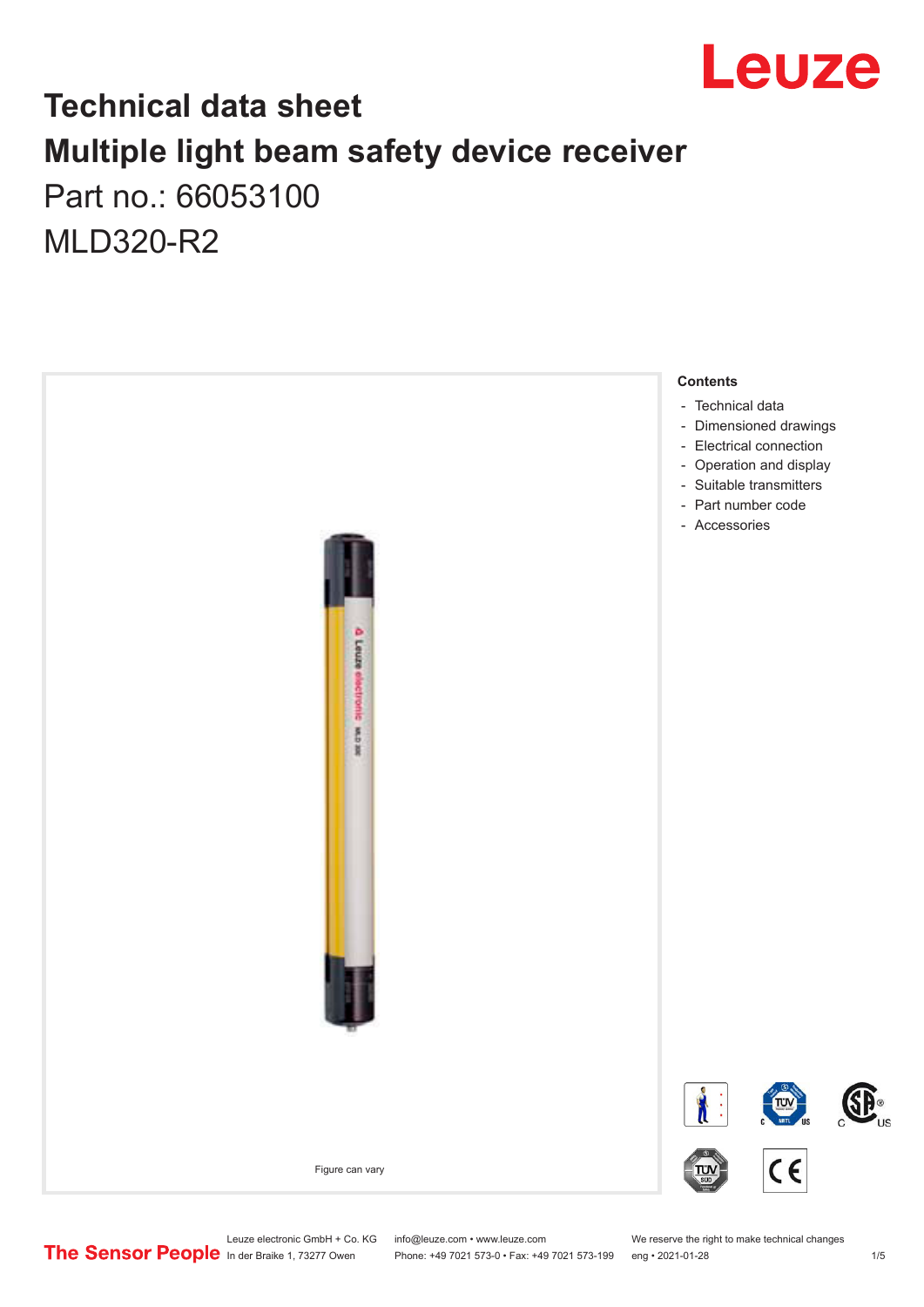## <span id="page-1-0"></span>**Technical data**

# Leuze

| <b>Basic data</b>                           |                                                         |
|---------------------------------------------|---------------------------------------------------------|
| <b>Series</b>                               | <b>MLD 300</b>                                          |
| Device type                                 | Receiver                                                |
|                                             |                                                         |
| <b>Functions</b>                            |                                                         |
| <b>Functions</b>                            | Contactor monitoring (EDM), selectable                  |
|                                             | Start/restart interlock (RES), selectable               |
|                                             |                                                         |
| <b>Characteristic parameters</b>            |                                                         |
| <b>Type</b>                                 | 2, IEC/EN 61496                                         |
| <b>SIL</b>                                  | 1, IEC 61508                                            |
| <b>SILCL</b>                                | 1. IEC/EN 62061                                         |
| Performance Level (PL)                      | c, EN ISO 13849-1                                       |
| <b>MTTF</b> <sub>d</sub><br>$PFH_{D}$       | 204 years, EN ISO 13849-1<br>1.2E-08 per hour           |
| Mission time T <sub>M</sub>                 | 20 years, EN ISO 13849-1                                |
| Category                                    | 3, EN ISO 13849                                         |
|                                             |                                                         |
| <b>Optical data</b>                         |                                                         |
| <b>Number of beams</b>                      | 2 Piece(s)                                              |
| Beam spacing                                | 500 mm                                                  |
|                                             |                                                         |
| <b>Electrical data</b>                      |                                                         |
| <b>Protective circuit</b>                   | Overvoltage protection                                  |
|                                             | Short circuit protected                                 |
|                                             |                                                         |
| Performance data                            |                                                         |
| Supply voltage U <sub>R</sub>               | 24 V, DC, -20  20 %                                     |
| Current consumption, max.<br>Fuse           | 150 mA, Without external load<br>External with max. 3 A |
|                                             |                                                         |
| Inputs                                      |                                                         |
| Number of digital switching inputs          | 3 Piece(s)                                              |
|                                             |                                                         |
| Switching inputs                            |                                                         |
| <b>Type</b><br>Switching voltage high, min. | Digital switching input<br>18.2 V                       |
| Switching voltage low, max.                 | 2.5V                                                    |
| Switching voltage, typ.                     | 23 V                                                    |
| Voltage type                                | DC                                                      |
| Switching current, max.                     | 5 mA                                                    |
|                                             |                                                         |
| Digital switching input 1                   |                                                         |
| <b>Assignment</b>                           | Connection 1, pin 1                                     |
| <b>Function</b>                             | Control input for start/restart interlock<br>(RES)      |
|                                             |                                                         |
| Digital switching input 2                   |                                                         |
| <b>Assignment</b>                           | Connection 1, pin 3                                     |
| <b>Function</b>                             | Control input for contactor monitoring                  |
|                                             | (EDM)                                                   |
| Digital switching input 3                   |                                                         |
| <b>Assignment</b>                           | Connection 1, pin 4                                     |
| <b>Function</b>                             | Control input for start/restart interlock               |
|                                             | (RES)                                                   |
|                                             |                                                         |
| <b>Outputs</b>                              |                                                         |

| Safety-related switching outputs                                    |                                      |
|---------------------------------------------------------------------|--------------------------------------|
| <b>Type</b>                                                         | Safety-related switching output OSSD |
| Switching voltage high, min.                                        | 18.2 V                               |
| Switching voltage low, max.                                         | 2.5V                                 |
| Switching voltage, typ.                                             | 23 V                                 |
| <b>Voltage type</b>                                                 | DC                                   |
| Current load, max.                                                  | 380 mA                               |
| Load inductivity                                                    | 2,200,000 µH                         |
| Load capacity                                                       | $0.3 \mu F$                          |
| Residual current, max.                                              | $0.2 \text{ mA}$                     |
| Residual current, typ.                                              | $0.002 \, \text{mA}$                 |
| Voltage drop                                                        | 1 <sub>V</sub>                       |
|                                                                     |                                      |
| Safety-related switching output 1                                   |                                      |
| Assignment                                                          | Connection 1, pin 6                  |
| <b>Switching element</b>                                            | Transistor, PNP                      |
|                                                                     |                                      |
| Safety-related switching output 2<br><b>Assignment</b>              | Connection 1, pin 5                  |
| <b>Switching element</b>                                            | Transistor, PNP                      |
|                                                                     |                                      |
| <b>Switching outputs</b>                                            |                                      |
| <b>Type</b>                                                         | Digital switching output             |
| Switching voltage high, min.                                        | 18.2 V                               |
| Switching voltage low, max.                                         | 2.5V                                 |
| Switching voltage, typ.                                             | 23 V                                 |
| <b>Voltage type</b>                                                 | DC                                   |
|                                                                     |                                      |
| <b>Switching output 1</b>                                           |                                      |
| Assignment                                                          | Connection 1, pin 1                  |
| <b>Switching element</b>                                            | Transistor, PNP                      |
| <b>Timing</b>                                                       |                                      |
|                                                                     |                                      |
| Response time                                                       | 25 <sub>ms</sub>                     |
| <b>Restart delay time</b>                                           | $100 \text{ ms}$                     |
| Connection                                                          |                                      |
| <b>Number of connections</b>                                        |                                      |
|                                                                     | 1 Piece(s)                           |
| <b>Connection 1</b>                                                 |                                      |
| <b>Function</b>                                                     | Machine interface                    |
| Type of connection                                                  | Connector                            |
| <b>Thread size</b>                                                  | M <sub>12</sub>                      |
| <b>Material</b>                                                     | Metal                                |
| No. of pins                                                         | 8-pin                                |
|                                                                     |                                      |
| <b>Cable properties</b>                                             |                                      |
| Permissible conductor cross                                         | $0.25$ mm <sup>2</sup>               |
| section, typ.                                                       |                                      |
| Length of connection cable, max.<br>Permissible cable resistance to | 100 m                                |
| load, max.                                                          | $200 \Omega$                         |
|                                                                     |                                      |

**Number of safety-related switching**  2 Piece(s) **outputs (OSSDs)**

**Number of digital switching outputs** 1 Piece(s)

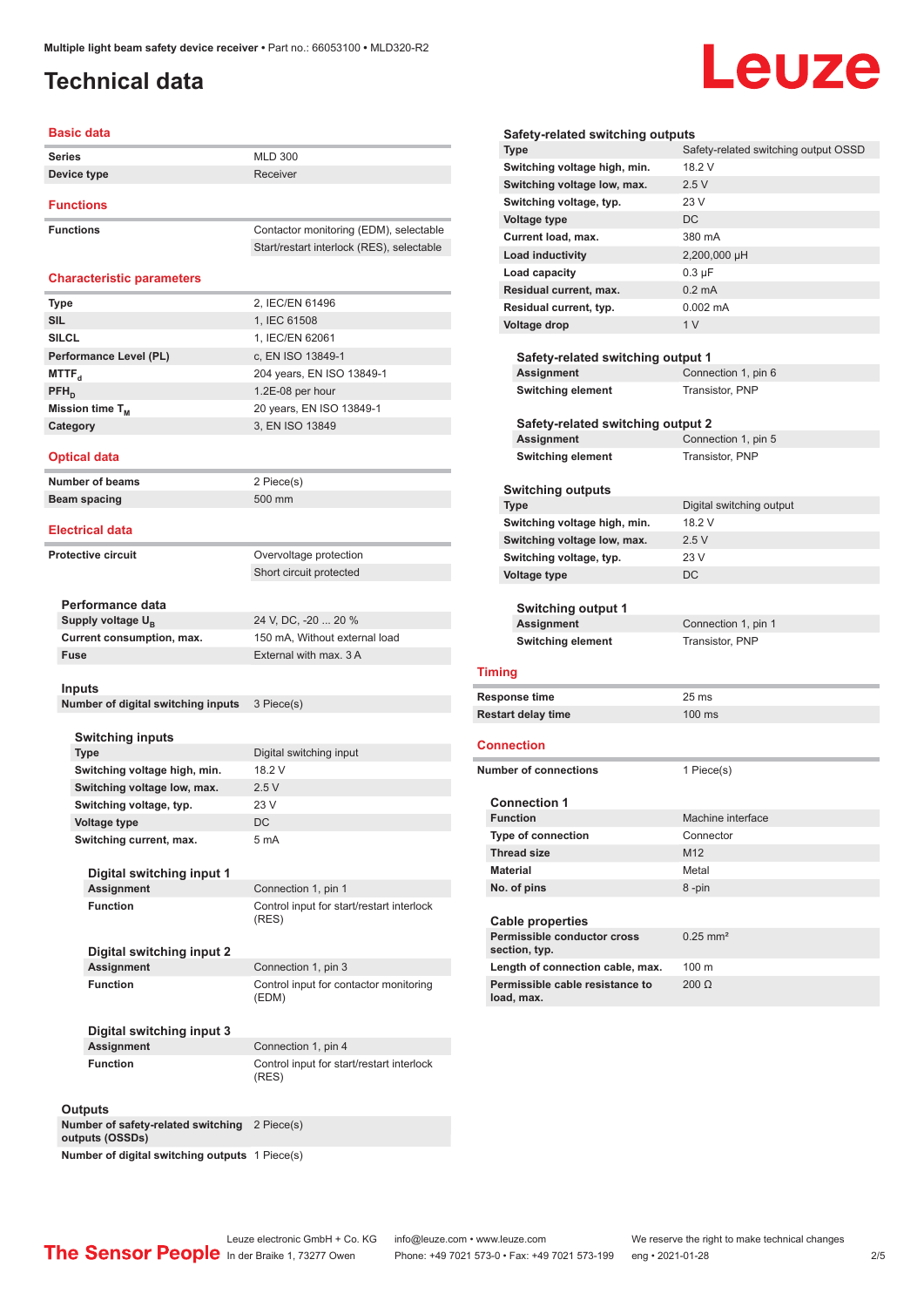## <span id="page-2-0"></span>**Technical data**

## Leuze

#### **Mechanical data**

| Dimension (W x H x L)    | 52 mm x 600 mm x 64.7 mm |
|--------------------------|--------------------------|
| <b>Housing material</b>  | Metal                    |
| <b>Metal housing</b>     | Aluminum                 |
| Lens cover material      | Plastic / PMMA           |
| Material of end caps     | Diecast zinc             |
| Net weight               | $1,400$ q                |
| <b>Housing color</b>     | Yellow, RAL 1021         |
| <b>Type of fastening</b> | Groove mounting          |
|                          | Swivel mount             |
|                          |                          |

#### **Operation and display**

| Type of display                | I FD       |  |
|--------------------------------|------------|--|
| <b>Number of LEDs</b>          | 2 Piece(s) |  |
| <b>Environmental data</b>      |            |  |
| Ambient temperature, operation | $-3055$ °C |  |
| Ambient temperature, storage   | $-4075 °C$ |  |

| Degree of protection         | IP 67          |  |
|------------------------------|----------------|--|
| <b>Protection class</b>      | III            |  |
| <b>Certifications</b>        | c CSA US       |  |
|                              | c TÜV NRTL US  |  |
|                              | TÜV Süd        |  |
| <b>US patents</b>            | US 6,418,546 B |  |
|                              | US 7,741,595 B |  |
|                              |                |  |
|                              |                |  |
| <b>Classification</b>        |                |  |
| <b>Customs tariff number</b> | 85365019       |  |
| eCl@ss 5.1.4                 | 27272703       |  |
| eCl@ss 8.0                   | 27272703       |  |
| eCl@ss 9.0                   | 27272703       |  |
| eCl@ss 10.0                  | 27272703       |  |
| eCl@ss 11.0                  | 27272703       |  |
| <b>ETIM 5.0</b>              | EC001832       |  |

**ETIM 7.0** EC001832

**Certifications**

## **Dimensioned drawings**

**Relative humidity (non-condensing)** 0 ... 95 %

All dimensions in millimeters



## **Electrical connection**

#### **Connection 1**

| <b>Function</b>    | Machine interface |
|--------------------|-------------------|
| Type of connection | Connector         |
| <b>Thread size</b> | M12               |
| <b>Type</b>        | Male              |
| <b>Material</b>    | Metal             |
| No. of pins        | 8-pin             |
| Encoding           | A-coded           |

### **Pin Pin assignment Conductor Conductor Color**

| 1              | RES/OSSD status signal | White        |
|----------------|------------------------|--------------|
| $\overline{2}$ | $+24V$                 | <b>Brown</b> |
| 3              | <b>EDM</b>             | Green        |
| $\overline{4}$ | <b>MODE</b>            | Yellow       |
| 5              | OSSD <sub>2</sub>      | Gray         |
| 6              | OSSD1                  | Pink         |
| 7              | 0 V                    | <b>Blue</b>  |
| 8              | n.c.                   | Red          |



Leuze electronic GmbH + Co. KG info@leuze.com • www.leuze.com We reserve the right to make technical changes<br>
The Sensor People in der Braike 1, 73277 Owen Phone: +49 7021 573-0 • Fax: +49 7021 573-199 eng • 2021-01-28 Phone: +49 7021 573-0 • Fax: +49 7021 573-199 eng • 2021-01-28 3/5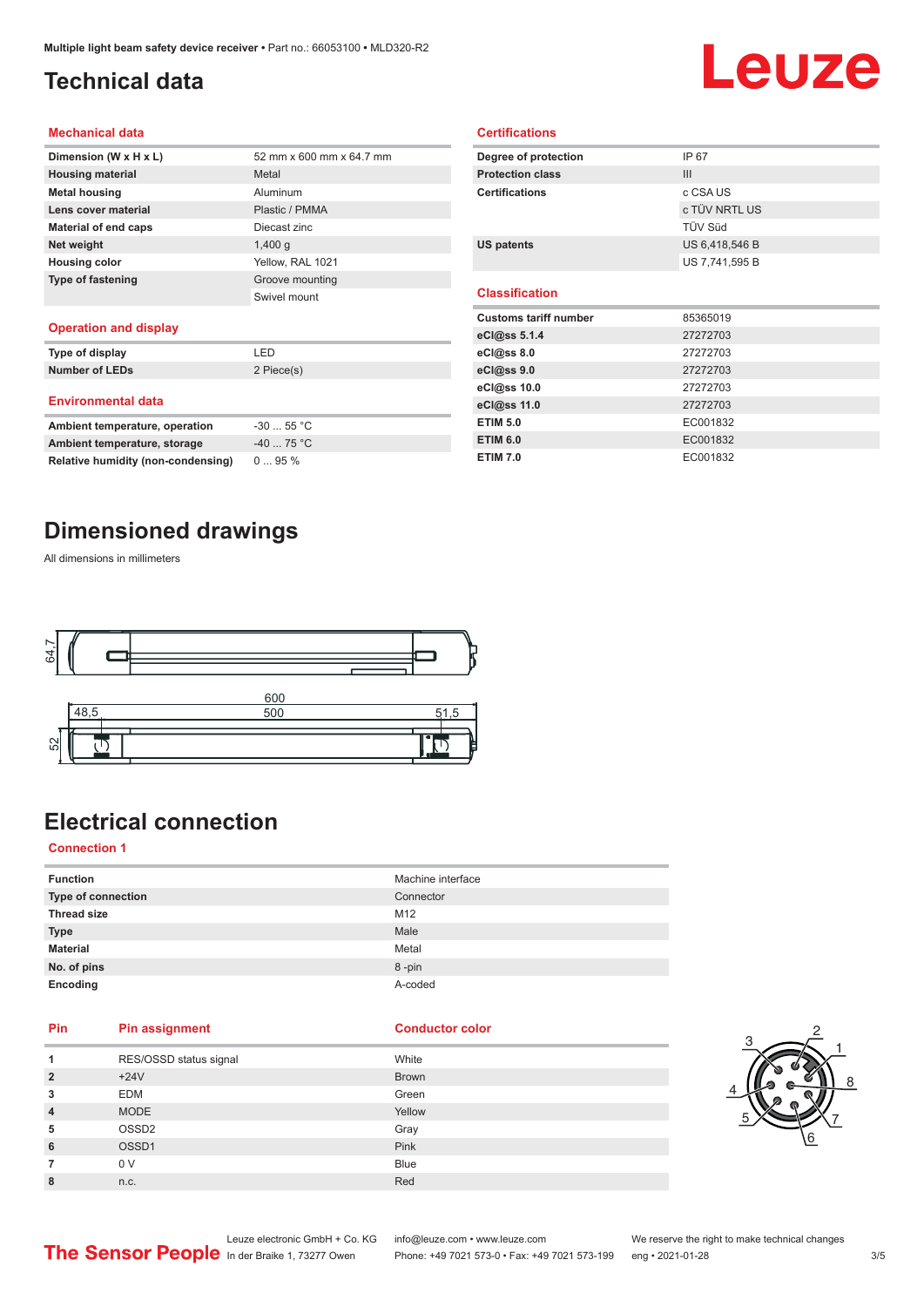## <span id="page-3-0"></span>**Operation and display**

## **Leuze**

| <b>LED</b>     | <b>Display</b>           | <b>Meaning</b>                                       |
|----------------|--------------------------|------------------------------------------------------|
|                | Red, continuous light    | OSSD off.                                            |
|                | Green, continuous light  | OSSD on                                              |
|                | Red, flashing, 1 Hz      | External error                                       |
|                | Red, flashing, 10 Hz     | Internal error                                       |
|                | Green, flashing, 1 Hz    | Weak signal, device not optimally aligned or soiled. |
| $\overline{2}$ | Yellow, continuous light | Start/restart interlock locked.                      |

## **Suitable transmitters**

| Part no. | <b>Designation</b> | <b>Article</b>                                      | <b>Description</b>                                                                                                            |
|----------|--------------------|-----------------------------------------------------|-------------------------------------------------------------------------------------------------------------------------------|
| 66001100 | MLD300-T2          | Multiple light beam<br>safety device<br>transmitter | Operating range: 0.5  50 m<br>Number of beams: 2 Piece(s)<br>Beam spacing: 500 mm<br>Connection: Connector, M12, Metal, 5-pin |

## **Part number code**

| Part designation: MLDxyy-zab/t<br><b>MLD</b> | Multiple light beam safety device                                                                                                                                                                                                                                                                 |
|----------------------------------------------|---------------------------------------------------------------------------------------------------------------------------------------------------------------------------------------------------------------------------------------------------------------------------------------------------|
| x                                            | <b>Series</b><br>3: MLD 300<br>5: MLD 500                                                                                                                                                                                                                                                         |
| уу                                           | <b>Function classes</b><br>00: transmitter<br>10: automatic restart<br>12: external testing<br>20: EDM/RES<br>30: muting<br>35: timing controlled 4-sensor muting                                                                                                                                 |
| z                                            | Device type<br>T: transmitter<br>R: receiver<br>RT: transceiver<br>xT: transmitter with high range<br>xR: receiver for high range                                                                                                                                                                 |
| a                                            | Number of beams                                                                                                                                                                                                                                                                                   |
| b                                            | Option<br>L: integrated laser alignment aid (for transmitter/receiver)<br>M: integrated status indicator (MLD 320, MLD 520) or integrated status and muting indicator (MLD 330, MLD 335, MLD 510/A, MLD 530,<br>MLD 535)<br>E: connection socket for external muting indicator (AS-i models only) |
| /t                                           | Safety-related switching outputs (OSSDs), connection technology<br>-: transistor output, M12 plug<br>A: integrated AS-i interface, M12 plug, (safety bus system)                                                                                                                                  |
|                                              | <b>Note</b>                                                                                                                                                                                                                                                                                       |
|                                              | $\&$ A list with all available device types can be found on the Leuze website at www.leuze.com.                                                                                                                                                                                                   |